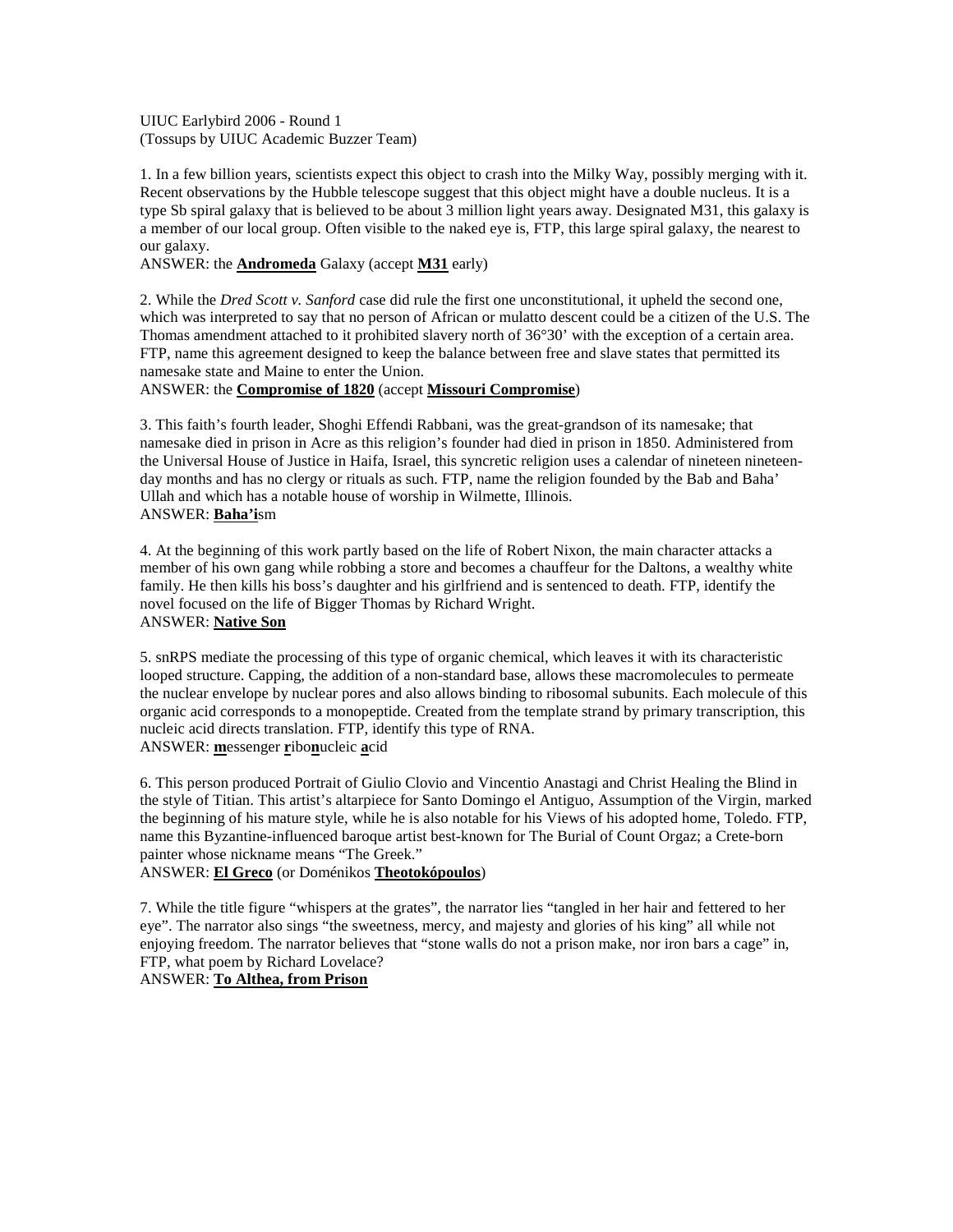8. At 29, he became head of the cancelleria and convinced Piero Soderini that a militia would be preferable to mercenaries. The best-known of his three plays is La Mandragola or The Mandrake. In his Discourses on the First Ten Books of Titus Livy, he claims that Romulus was justified in killing his brother for the common good. His name today is widely equated with doing whatever acts are necessary to accomplish a goal, regardless of moral or ethical concerns. FTP, name this Florentine whose most famous work on political theory is The Prince.

## ANSWER: Niccolò **Machiavelli**

9. Though this person's opera The Village Blacksmith was a moderate success, the disapproval of J.P. Rameau ceased his composition of music. This writer's The Reveries of the Solitary Walker are of secondary importance to another autobiography, and his sequel to a well-known work, Julie, is little-read today. This thinker's Discourse on Inequality is discussed in his autobiographical Confessions. FTP, name this author of The Social Contract and Émile; a Swiss-French philosopher of the eighteenth century. ANSWER: Jean-Jacques **Rousseau**

10. Along with an anti-neutrino, it is a product of beta decay. A lepton with spin ½, this particle is thought to be indivisible. The famous Double Slit Experiment showed that this particle produced interference patterns similar to light. Its antiparticle, the positron, was the first antimatter particle to be detected. FTP, name this elementary particle that was discovered in experiments conducted in 1897 by J. J. Thompson and that can be found orbiting the nucleus.

# ANSWER: **electron**s

11. The groundbreaking for this Major League Baseball stadium was in 1986, a full seven years before it attracted a professional team; however, that first professional team didn't play baseball – it was a professional hockey team. It finally picked up an expansion MLB team in 1998 and the next year it played host to the NCAA Men's Basketball Final Four. FTP, name this stadium, former home to the Tampa Bay Lightning and current home to baseball's Devil Rays. ANSWER: **Tropicana** Field

12. In this work, Benito Hoover asks Lenina to go to the North Pole with him, but she refuses because she already went last summer with George Edzel. Helmholtz Watson writes for *The Hourly Radio* but feels unsatisfied with his work because he has no good subject matter. Mustapha Mond keeps a library of forbidden books in his study and shows them to John and Bernard Marx. Soma keeps everyone happy, because "a gramme is better than a damn." FTP, name this Huxley work about a futuristic dystopia. ANSWER: **Brave New World**

13. Its leaders were comprised of military officers who had absorbed liberal Western ideas during the Napoleonic wars, and wished to see similar reforms in their Russian homeland. Though they advocated representative democracy and human rights, an overall lack of civilian support doomed the uprising. They persuaded several regiments to demand Constantine be crowned, but the rebels were poorly organized due to the confusion surrounding the succession of Alexander I. FTP, what rebellion did Nicholas I crush in 1825?

## ANSWER: the **Decembrist** Uprising

14. In Raoult's Law, which states that the vapor pressure in a solution is proportional to the mole fraction of the solvent, the vapor pressure is an example of this type of property. Properties of this type usually depend on the molarity, molality, or mole fraction of a substance present. Freezing point depression and boiling point elevation are also examples of this. Chemical properties that depend solely on the amount of solute and not the composition of the solute are called, FTP, what? ANSWER: **colligative** properties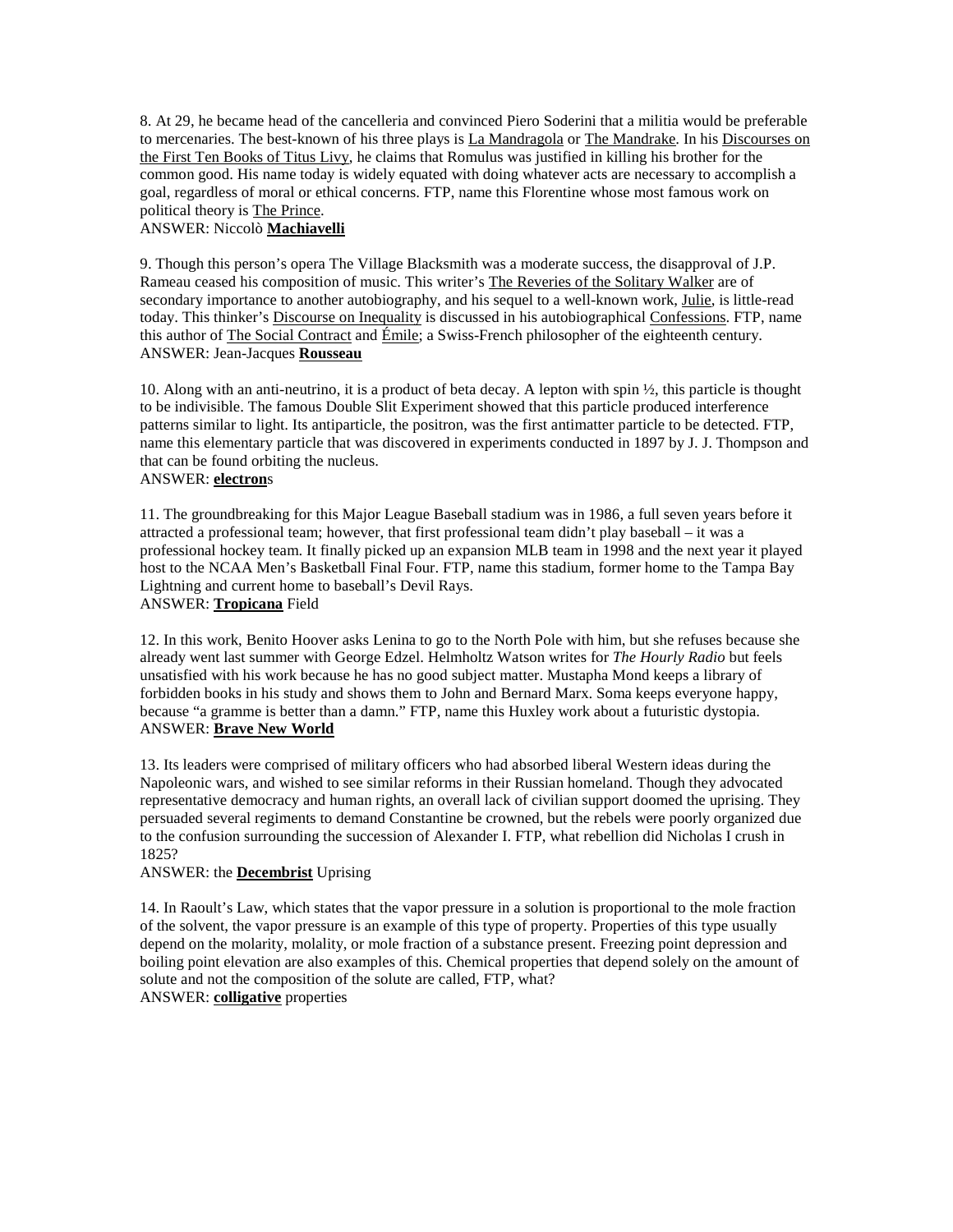15. This conspiracy operated mainly in St. Louis, Milwaukee, and Chicago, but extended to New Orleans, Peoria, and Cincinnati as well. It involved bribing IRS officials in order to keep a tax on their product. The president's secretary Orville E. Babcock was indicted and the held money was to be used to fund the campaign for the reelection of Ulysses S. Grant. FTP, identify this Grant-Presidency scandal that involved a fraud in taxes on the namesake alcoholic beverage.

# ANSWER: the **Whiskey Ring**

16. This work's minor characters Marmeladov and Svidrigailov are afflicted by visions due to drunkenness and amoral acts, respectively. This book's central act is motivated in part by the main character's "Napoleonic" theory, which exempts extraordinary people from conventional ethics and which is at length refuted by Sonya Marmeladova. In this long novel, Porfiry Petrovich investigates the murder of a pawnbroker by Raskolnikov, who eventually confesses and is sent to Siberia. FTP, name this work of Fyodor Dostoyevsky.

## ANSWER: *Crime and Punishment* (or *Prestupleniye i nakazaniye*)

17. This person dismembered Apsyrtos and threw his pieces into the sea to slow the fleet of Colchis. By rejuvenating an aged ram, this magician tricked the daughters of Iolcus into boiling him in a pot; this she did to avenge her husband, whom Iolcus had sent on a fatal errand. This enchantress may have been a daughter of Helios, as a flying chariot was sent for her when she was spurned in favor of Glauce, whom she poisoned. FTP, name this vengeful Greek sorceress who helped to obtain the Golden Fleece for her first husband, Jason.

# ANSWER: **Medea**

18. Pencil and Paper Ready. Scott is playing dice in a back alley. If he wins, he gains four dollars; otherwise, he loses two dollars. Each game has a one-fourth probability that Scott will win and he loses otherwise. If Scott plays ten games, how much money will he gain or lose on average? Note that, since each game is an independent event, we can simply calculate the expected value for one game and multiply it by ten and that expected value is simply the probability times the payout summed over all possible payouts; thus each game has an expected loss of 25 cents. FTP, state Scott's expected value for playing ten games?

ANSWER: **lose 5** dollars (accept **negative 5** dollars)

19. The capital of the German state of Saxony, this city was once famed for its baroque architecture. Known as "Florence on the Elbe" or the "Florence of the North," this city of nearly half a million people has a reputation as Germany's "Silicon Valley." This city may be best known for a bombing raid that occurred on February 14, 1945; the horrific destruction thereof was witnessed by a 22-year-old American writer, who would later draw upon it for his most famous work. FTP, identify this city immortalized by Kurt Vonnegut in Slaughterhouse Five.

## ANSWER: **Dresden**

20. In this work, the year 2081 sees passage of the  $211^{th}$ ,  $212^{th}$ , and  $213^{th}$  amendments, and they are enforced by the State Handicapper General, Diana Moon Glampers. After the title character declares himself Emperor, Glampers walks in with a double-barrel 10-gauge shotgun and shoots him and his Empress while they're kissing near the ceiling. FTP, in what work by Kurt Vonnegut is everyone finally equal?

#### ANSWER: **Harrison Bergeron**

21. An off-stage one of these features prominently in Villa-Lobos' [VEE-yah YO-bowsh-uz] seventh Chôros. First appearing in written music in a funeral march from Gossec's *Mirabeau*, this is a common element in gamelan [GAM-uh-lawn] and is also known as a tam-tam. Though an anvil is called for, many performances of Mahler's "Tragic" symphony utilize this percussion instrument to symbolize the blows of fate. FTP, name this large percussion instrument, usually a metallic disc about a meter in diameter, that is hung from a support and played by striking with a hammer.

ANSWER: **gong** (accept **tam-tam** before it's mentioned and prompt on it afterwards)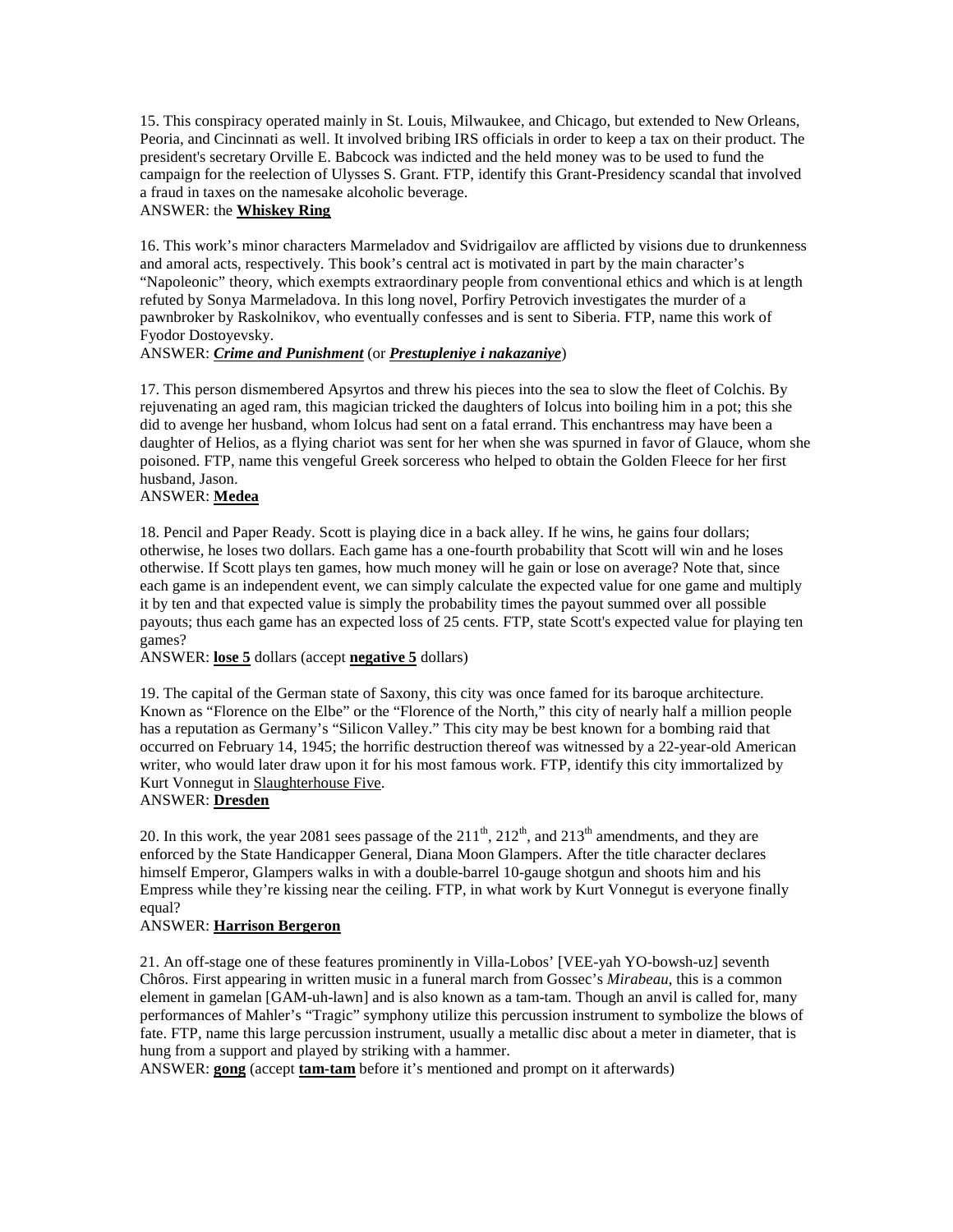22. He quickly rose through the ranks of the Japanese army, being promoted to major general in 1933. Two years later, he headed the Kwantung Army's military police, and eventually became that army's chief of staff. He opposed Shigenori Togo's plans to remove troops form China and Korea, a foreshadowing of his aggressive foreign policy. After realizing that his side would lose, he shot himself in the chest, but survived and was executed for war crimes in 1948. FTP, name this Japanese Prime Minister during World War II. ANSWER: Hideki **Tojo**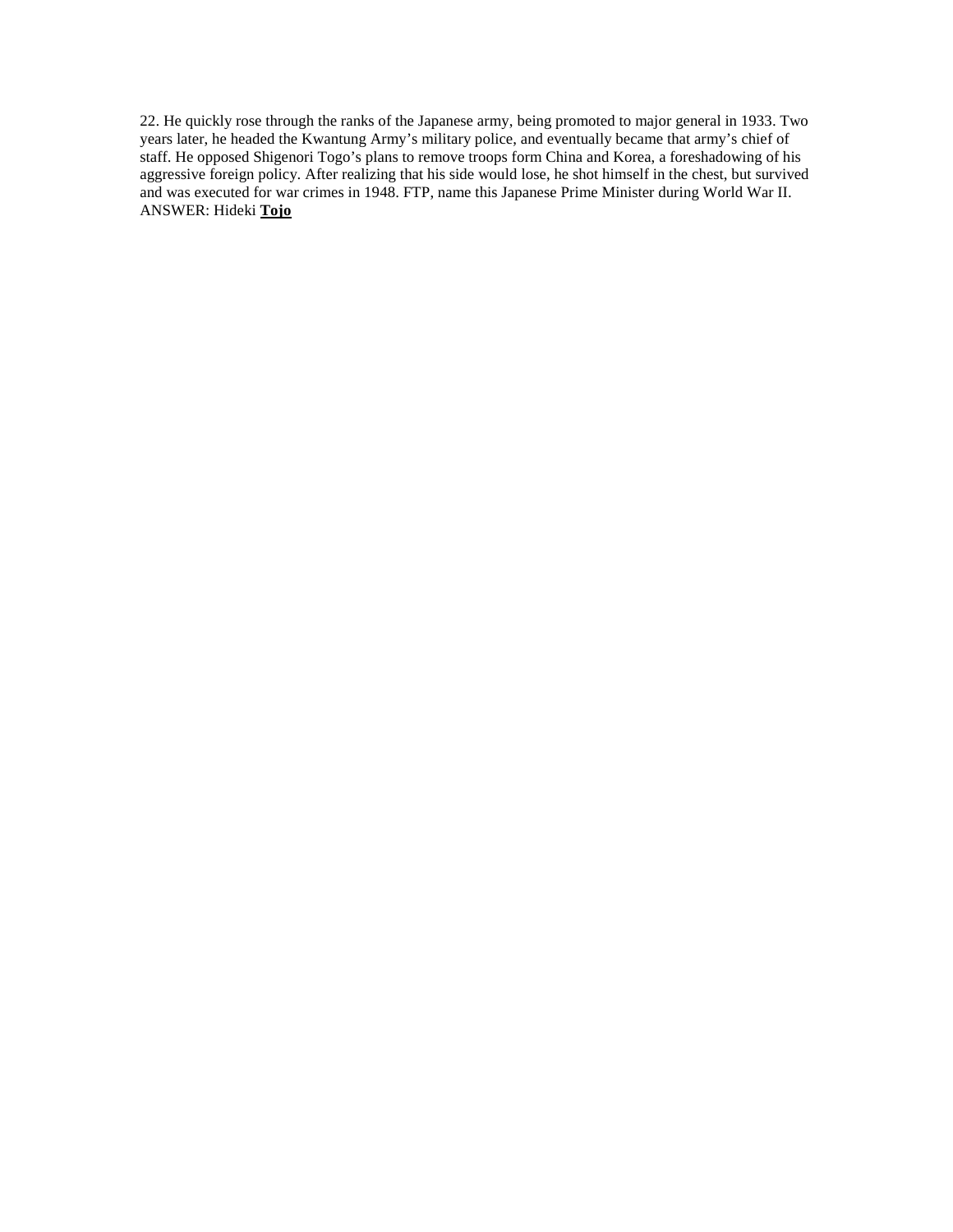UIUC Earlybird 2006 - Round 1 (Bonuses by UIUC Academic Buzzer Team)

1. Name these Nobel Laureates in Literature FTPE.

[10] This Indian poet's best-known collections are *Gitanjili* and *Manasi* and he won the prize in 1913. He founded a school in West Bengal and was awarded British knighthood in 1915, although he renounced it four years later.

ANSWER: Rabindranath **Tagore**

[10] His father was a sulfur merchant and arranged his son's marriage to the daughter of another sulfur merchant. His most notable play is *Six Characters in Search of an Author*, and he won the prize in 1934. ANSWER: Luigi **Pirandello**

[10] Gabriela Mistral encouraged this Chilean poet to write. His book *Spain in My Heart* was published by Republican troops there during the civil war, but he is most famous for his *Twenty Poems of Love and a Song of Despair*. He won the prize in 1971.

ANSWER: Pablo **Neruda** or Neftalí Ricardo Reyes **Basoalto**

2. The Simpsons live in Springfield – but which one? FTPE, in which state would you find the described Springfield?

[10] Because Simpsons creator Matt Groening was born in this state, it's speculated that he may have intended it as home to the cartoon.

## ANSWER: **Oregon**

[10] If the Simpsons live in the Springfield in this state, Bart and Lisa might one day go to Hillcrest High School, John Ashcroft's alma mater.

#### ANSWER: **Missouri**

[10] If it's the Springfield in this state, perhaps Homer can lose weight playing basketball at the YMCA where James Naismith invented the game.

#### ANSWER: **Massachusetts**

3. Identify these types of colloids FTPE. [10] This term is used to describe a liquid dispersed in a gas. ANSWER: **aerosol** [10] This term describes a liquid dispersed in a solid. ANSWER: **gel** [10] This term describes a gas dispersed in a liquid. ANSWER: **foam**

4. Answer each of the following about a figure from Arthurian myth FTP.

[10] This enchantress is variously Arthur's sister or half-sister and either causes him no end of trouble, heals his wounds, or both.

ANSWER: **Morgan** le Fay

[10] This knight compelled Guinevere to marry him in Arthur's absence, thus causing the Battle of Camlan, at which he was killed and Arthur wounded. Some sources claim that he is Arthur's son by Morgan. ANSWER: Sir **Mordred**

[10] In her original form, Morgan ruled this mystical island to which Arthur was taken for healing after being mortally wounded at Camlan.

ANSWER: Isle of **Avalon**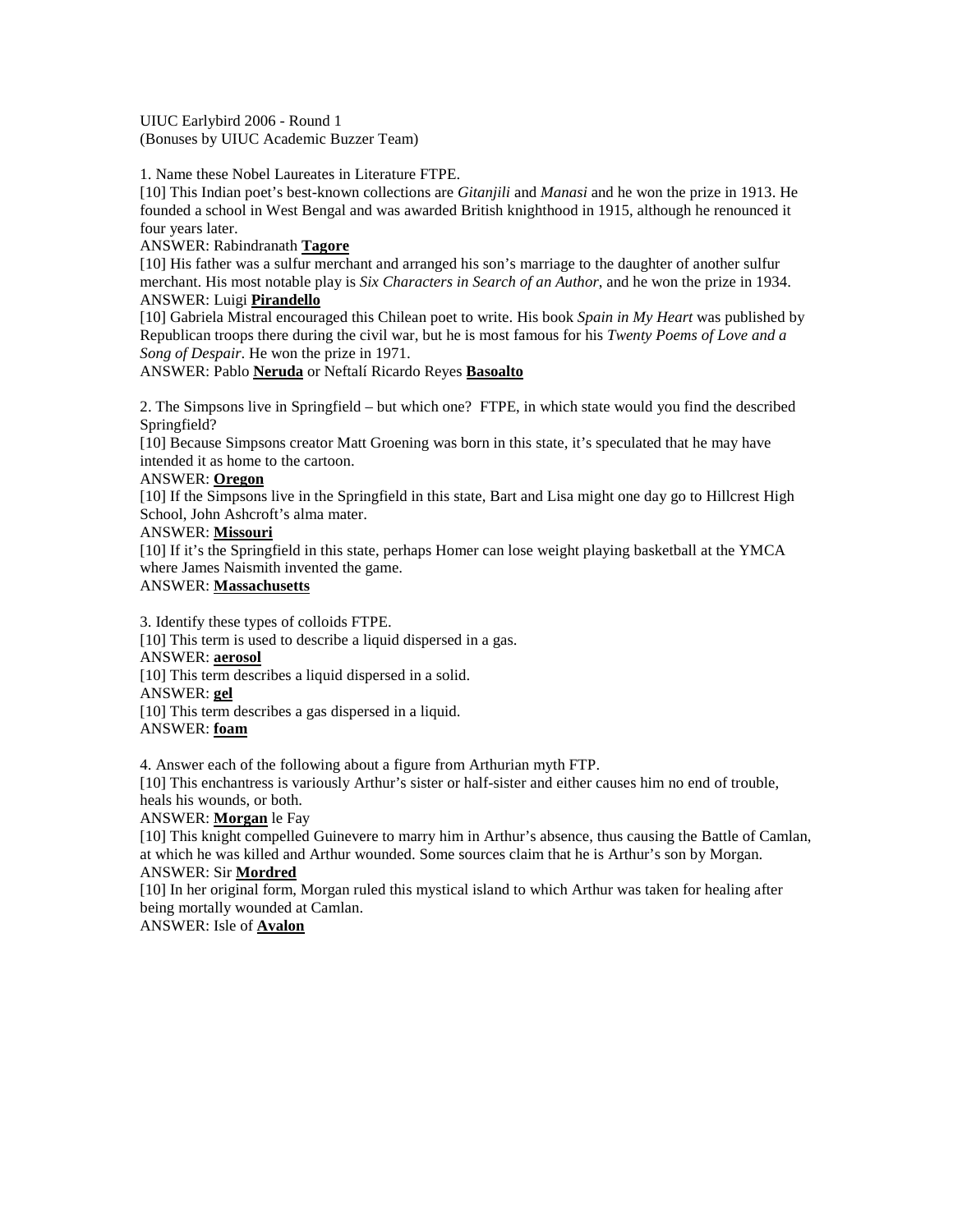5. Name each of the following works by Rembrandt FTP.

[10] In this work of 1632, seven men watch a doctor demonstrating the musculature and tendons of the left hand of a cadaver.

ANSWER: Dr. Tulp's **Anatomy Lesson** (or The **Anatomy Lesson** of Dr. Nicolaes Tulp)

[10] This epochal 1642 oil depicts a company of militia about to march in a parade. It is notable for the "double spotlight" effect, whereby the girl at center-left and lieutenant appear illuminated.

ANSWER: The **Night Watch** (or The **Nightwatch** or **Sortie of Captain Banning Cocq's Company of the Civic Guard** or The **company of Frans Banning Cock preparing to march out** or The **Company of Frans Banning Cocq and Willem van Ruytenburch**)

[10] Among Rembrandt's numerous variants on this work include one with Saskia from 1634 and one called Old from 1669. Interestingly, the central figure always wears a hat of some kind. ANSWER: **Self-Portrait**s

6. Consider the polynomial expansion of quantity x plus y, close quantity raised to the fifth power, and answer these questions about it FTPE.

[10] How many terms are there in the expansion assuming that all like terms have been collected? ANSWER: **six**

[10] What is the coefficient in front of the x cubed y squared term?

ANSWER: **ten**

[10] What is the sum of all of the coefficients in the expansion?

ANSWER: **32** (accept **2 to the 5th** power)

7. Given a description, identify the following concerning American rebellions FTPE.

[10] This broke out in Pennsylvania after an excise tax on the namesake drink was passed in 1791. Washington pardoned those convicted of treason.

ANSWER: the **Whiskey** Rebellion

[10] This Virginian disagreed with Governor Berkeley's policy toward the Native Americans and took matters into his own hands. When the Governor still wouldn't change his position, he led a popular rebellion that saw the capitol burned to the ground.

ANSWER: Nathaniel **Bacon**, Jr.

[10] Led by a preacher, this began with the murder of five members of the Travis family in Jerusalem, Virginia and ended when Benjamin Phipps captured the leader on October 31, 1831. ANSWER: Nat **Turner**'s Rebellion

8. Identify the following works in which you would find Sherlock Holmes FTPE.

[10] In this work set in Devonshire, Sir Charles is killed by Mr. Stapleton via a heart attack caused by seeing the title figure. When all is revealed, Mr. Stapleton drowns in the moors. ANSWER: The **Hound of the Baskervilles**

[10] Jabez Wilson is paid quite a bit of money to copy the *Encyclopedia Britannica*, while John Clay, aka Spaulding, is digging a tunnel from the cellar of Wilson's pawnshop to the bank vault next door.

ANSWER: The **Red-Headed League**

[10] Set in Brixton, the word "RACHE" is written in blood next to the body of the victim, and among the clues are a copy of the *Decameron*, a wedding ring, and a gold watch. ANSWER: A **Study in Scarlet**

9. Answer each of the following about an early Christian controversy FTP.

[10] This only ecumenical statement of Christian faith was formulated at the Council of Constantinople, not its namesake 325 CE Council. In English, it begins "We believe in one God, / The Father, the Almighty…" ANSWER: the **Nicene Creed** (or the **Niceno-Constantinopolitan Creed**)

[10] The "one in Being " clause in the Nicene Creed exists to differentiate Christianity from this heresy, named for a fourth-century Alexandrian. It is the claim that the Son, as a created being, is not fully divine. ANSWER: **Arianism**

[10] A form Arianism is practiced in modern times by this millennialist Christian sect. Its members regard Arius as a forerunner of its founder, Charles Taze Russell.

ANSWER: **Jehovah's Witnesses**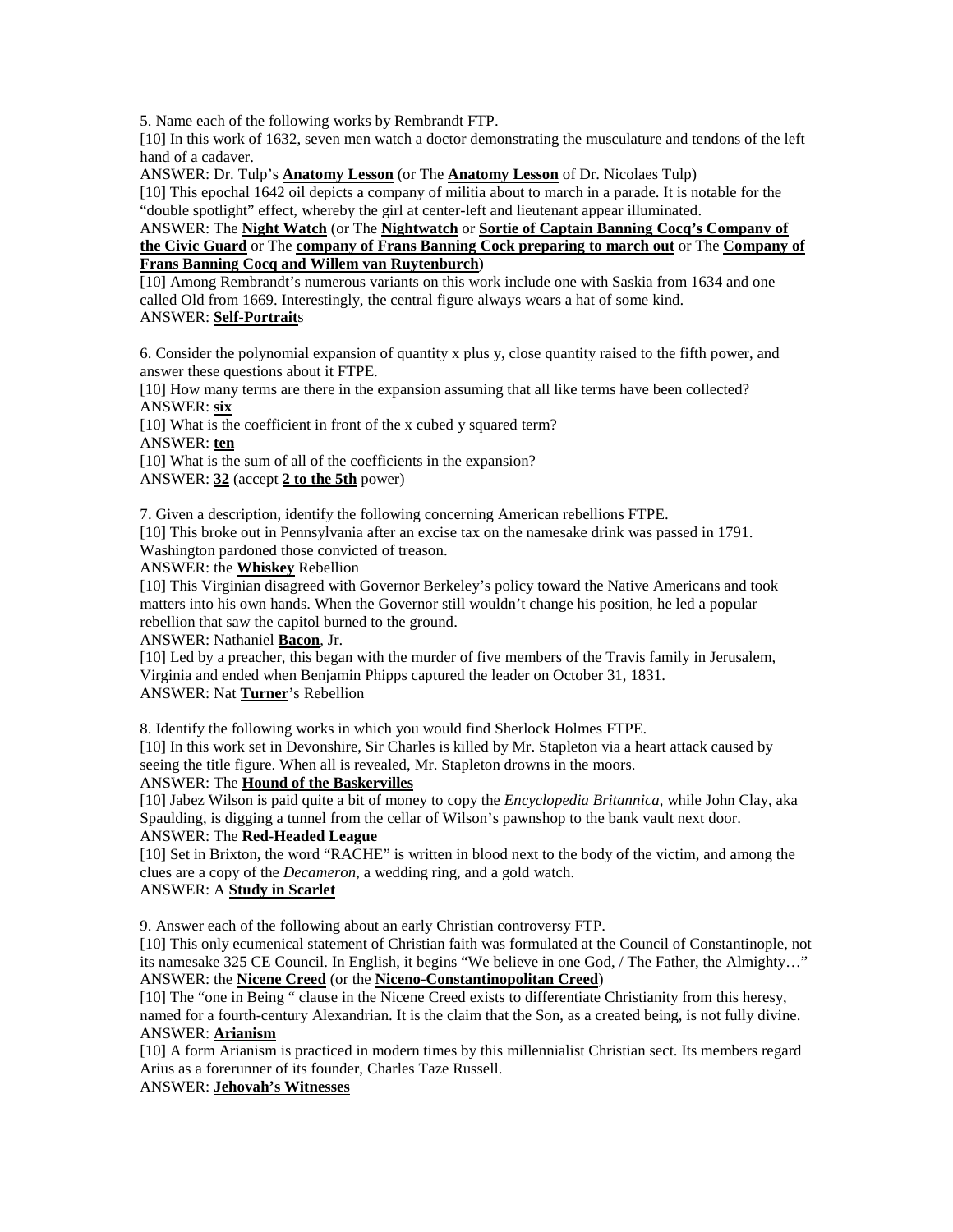10. Answer the following about Christianity in the Roman Empire, FTPE:

[10] He blamed the Great Fire on Christians, and thus persecuted them.

ANSWER: **Nero** Claudius Caesar Augustus Germanicus

[10] Before the Battle of Milvian Bridge, he allegedly received a sign from Jesus to use the cross as his standard, and after gaining control of the Western Empire issued the Edict of Milan.

ANSWER: **Constantine** I (the Great)

[10] This last Roman emperor of both the east and west made Christianity the state religion in 381 CE. ANSWER: **Theodosius**

11. Name these Kafka works from plot descriptions FTPE.

[10] Grete is the only member of the family who is still civil to Gregor Samsa after he turns into a giant insect upon waking, but eventually she convinces her parents to get rid of him.

ANSWER: The **Metamorphosis** (or Die **Verwandlung**)

[10] Georg Bendemann is engaged to Frieda and writes to his friend in Russia to tell him of this news. His father berates him, and Georg subsequently drowns.

ANSWER: The **Judgement** (or Das **Urteil**)

[10] Josef K is subject to one of these, even though he does not know what he has done wrong. Its German title is Der Prozeß [PRO-sess] and a movie adaptation of it was made by Orson Welles. ANSWER: The **Trial**

12. Given the cabinet position, name the original holder of that position in George Washington's cabinet FTPE.

[10] Attorney General. ANSWER: Edmund **Randolph** [10] Secretary of State. ANSWER: Thomas **Jefferson** [10] Secretary of War. ANSWER: Henry **Knox**

13. J.R.R. Tolkien's Middle Earth has served as inspiration for some "popular" music. Identify the artist given clues FTPE.

[10] Though they produced rock hits in the early 80's, this band's music had a more sci-fi twist in the 70's. The Lord of the Rings-inspired "Rivendell" appeared on their 1975 album *Fly By Night*.

ANSWER: **Rush**

[10] This Star Trek actor made an unfortunate foray into pop music in 1968 with the campy "Ballad of Bilbo Baggins."

## ANSWER: Leonard **Nimoy**

[10] This 70's rock group peppered many of their songs with references to the Lord of the Rings, from allegedly referencing Mordor and Gollum in "Ramble On" to mentioning Ringwraiths in "The Battle of Evermore."

## ANSWER: **Led Zeppelin**

14. Given the number and nicknames of some symphonies, name their composer FTPE. [10] His third is known as the Polish. ANSWER: Pyoth Ilyich **Tchaikovsky** [10] His sixth is the famous Pastorale. ANSWER: Ludwig von **Beethoven** [10] This man's third is the Rhenish, while his first is known as Spring. ANSWER: Robert Alexander **Schumann**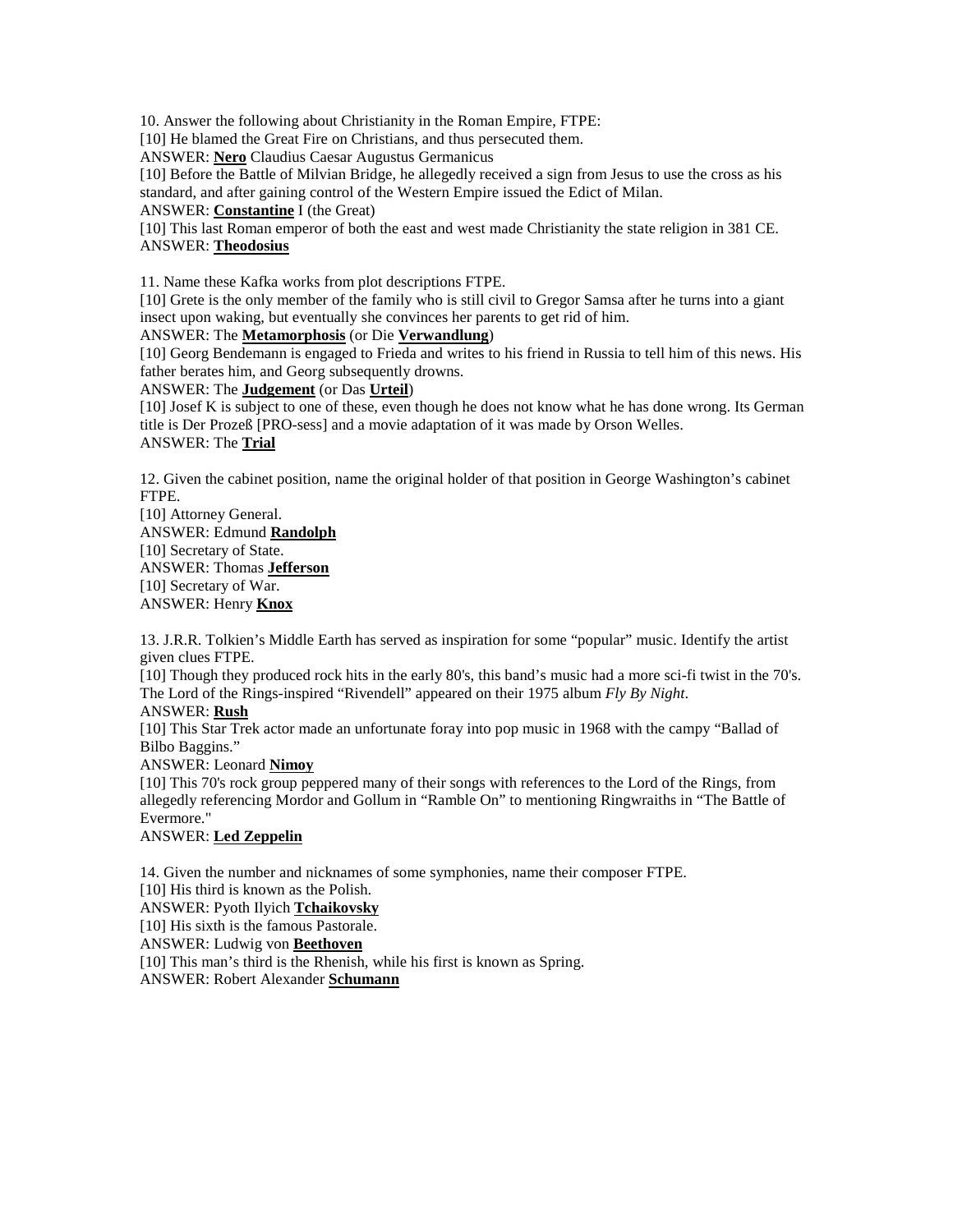15. Name these sociologists FTPE.

[10] He helped found the Niagara movement in opposition to the beliefs of Booker T. Washington and wrote The Souls of Black Folk. After the NAACP was founded in 1909, he helped edit its magazine, *The Crisis*.

ANSWER: William Edward Burghardt **DuBois**

[10] He became professor of political economy at the University of Freiburg in 1895. He sharply criticized Germany's domestic and foreign policies during World War I in a Frankfurt newspaper, and he is best known for his work The Protestant Ethic and the Spirit of Capitalism.

## ANSWER: Max **Weber**

[10] This man is considered to be the founder of the French school of sociology; however, he never did any actual fieldwork. He believed that primitive societies with less specialization had more mechanical solidarity than modern ones.

## ANSWER: Emile **Durkheim**

16. Identify these explorers FTPE.

[10] This Spanish conquistador explored the southeastern part of North America and was buried near the banks of the Mississippi River. He is possibly the first European to have seen the Mississippi River. ANSWER: Hernando **de Soto**

[10] He founded the oldest settlement in Puerto Rico and discovered Florida while searching for the Fountain of Youth.

#### ANSWER: Juan **Ponce de Leon**

[10] This explorer and conqueror was killed when his palace was attacked in Lima, the city he founded after conquering the Incas.

ANSWER: Francisco **Pizarro**

17. Answer the following about your friend the cosine function FTPE.

[10] This trigonometric function is the reciprocal of the cosine function.

#### ANSWER: **secant**

[10] This trigonometric law can be seen as a generalization of the Pythagorean Theorem. It allows you to determine the length of the third side of a triangle given the lengths of the other two sides and the measure of the angle between those sides.

## ANSWER: the **law of cosines**

[10] The cosine function is this type of function as it is symmetric about the y-axis. ANSWER: **even**

18. Let's talk about sex chromosomes. For FTPE:

[10] This is the standard designation for the female sex chromosome in humans. Its fragileness is a trinucleotide repeat genetic disorder that is the most common cause of mental retardation.

# ANSWER: **x**

[10] If a cell contains multiple x chromosomes, generally all but one will exist in this inactivated form named for a biochemist. The presence of exactly one in a human's cells indicates a genetically normal female.

## ANSWER: **Barr body** (or **Barr bodies**)

[10] This condition, which manifests itself clinically as gonadal dysgenesis, results from an individual having a single sex chromosome, which is necessarily an x chromosome.

ANSWER: **Turner**'s syndrome